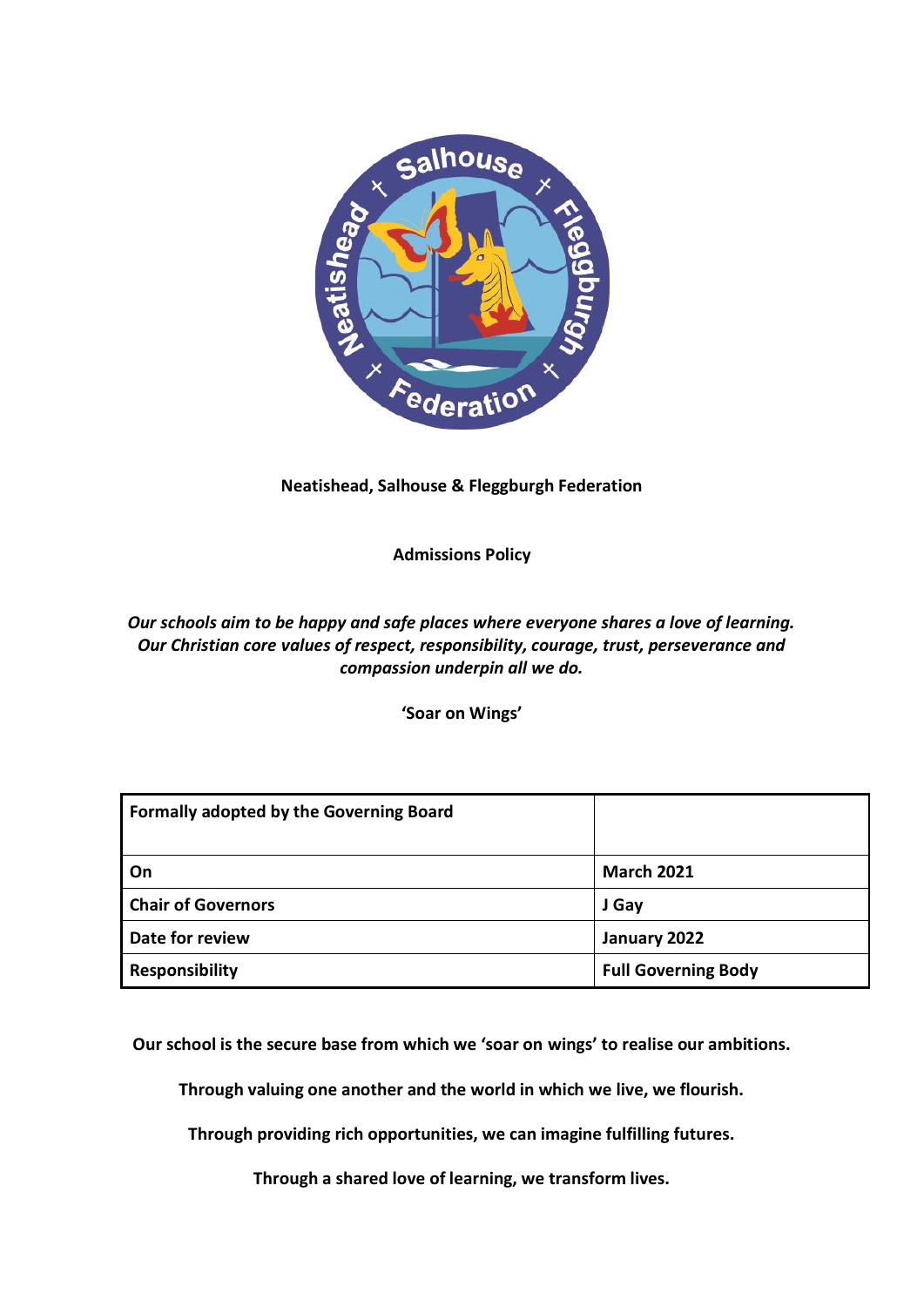### **Statement of Intent**

At Neatishead, Salhouse & Fleggburgh Federation Primary Schools we welcome all pupils, irrespective of faiths, cultures, races, disabilities or family backgrounds.

We admit our pupils' in-line with the Equality Act (2010), School Admissions Code (2014), the School Admission Appeals Code (2012), Human Rights Act (1998) and the School Standards and Framework Act (1998).

### **Local schools**

- If you live in the village of Neatishead, Barton Turf or Irstead, Neatishead is your local school.
- If you live in the village of Salhouse, Salhouse is your local school.
- If you live in the village of Fleggburgh, Fleggburgh is your local school.

# **Pupil numbers**

As all three schools are small our classes may consist of children from two or more school years. The maximum class size for reception and key stage one is 30, unless there are exceptional circumstances, and for other classes, we would expect the maximum class size will normally also be 30.

All three schools in the federation are voluntary controlled schools. As voluntary controlled schools, the statutory Admissions Authority responsible for admissions to the schools is the Local Authority, Norfolk County Council. The remainder of this document sets out below extracts of their policies on admissions, but please check at the **[2020-21](https://www.norfolk.gov.uk/education-and-learning/schools/school-admissions/norfolk-admission-arrangements-2018-19) [Admissions](https://www.norfolk.gov.uk/education-and-learning/schools/school-admissions/norfolk-admission-arrangements-2018-19)** page for up to date and further details. Please note these are generic policies that apply to all similar schools and none of our federation schools presently has a Specialist Resource Base on site.

### *When does a child start school?*

- *If your child was born between 1 September 2016 and 31 August 2017, they are due to start school in reception class in the school year starting September 2021. Children must be offered a full-time place from September 2021.*
- *Parents are entitled to defer their child's admission or request that their child attend on a part-time basis. By law, children must start statutory education full-time no later than the beginning of the term following their fifth birthday.*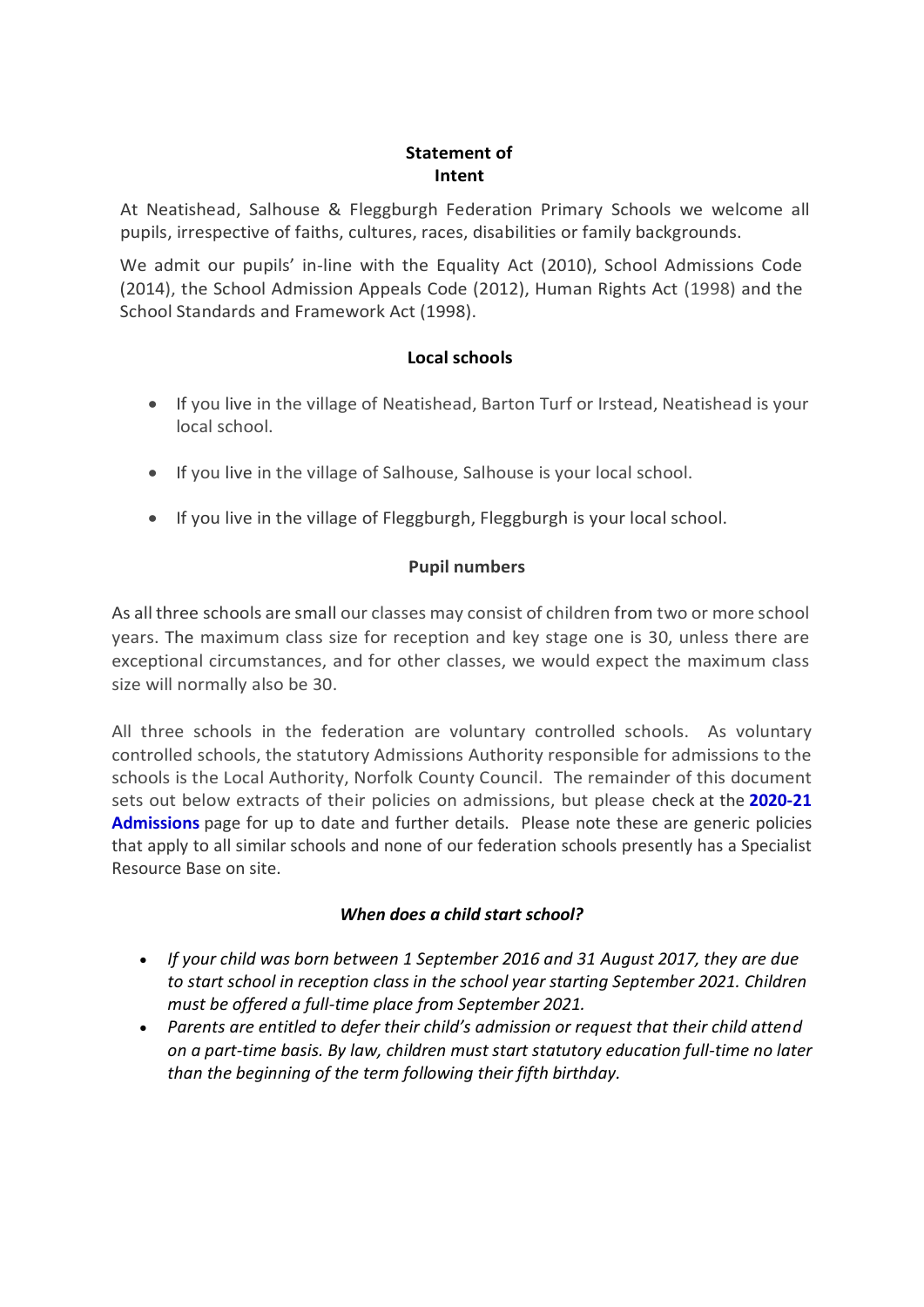#### *Important*

- *You will need to make an application for a reception class place, even if your child currently attends a nursery class at the same school*
- *Attendance at a nursery attached to a school does not normally give you any priority for a place at that school*

# *Oversubscription rules for admission to Reception classes in community and voluntary controlled schools for children due to start school in September 2021.*

*If there are more applications for places than there are places available, the Local Authority will give priority to children living nearest to the school, according to the following rules in this order of priority:*

*Children who are due to start school and:*

- *1. have an EHCP or statement of special educational needs naming that school*
- *2. children in public care, have been adopted from public care or adopted from abroad who are due to transfer*
- *3. live in the catchment area and who have a sibling attending the school at the time of their admission*
- *4. live in the catchment area who have a brother or sister attending the feeder junior school*
- *5. have a disability and live in the catchment area (Appropriate professional evidence will be required to confirm the disability)*
- *6. live in the catchment area*
- *7. have been allocated a permanent place at a Specialist Resource Base attached to the school. (Places allocated by Norfolk County Council's Placement panel)*
- *8. live outside the catchment area who have a brother or sister with a statement of special educational needs attending the school at the time of their admission*

*9. live outside the area served by the school who have a brother or sister attending the school at the time of their admission*

*10. live outside the catchment area who have a brother or sister attending the feeder junior school*

*11. have a disability and live outside the catchment area (Appropriate professional evidence will be required to confirm the disability)*